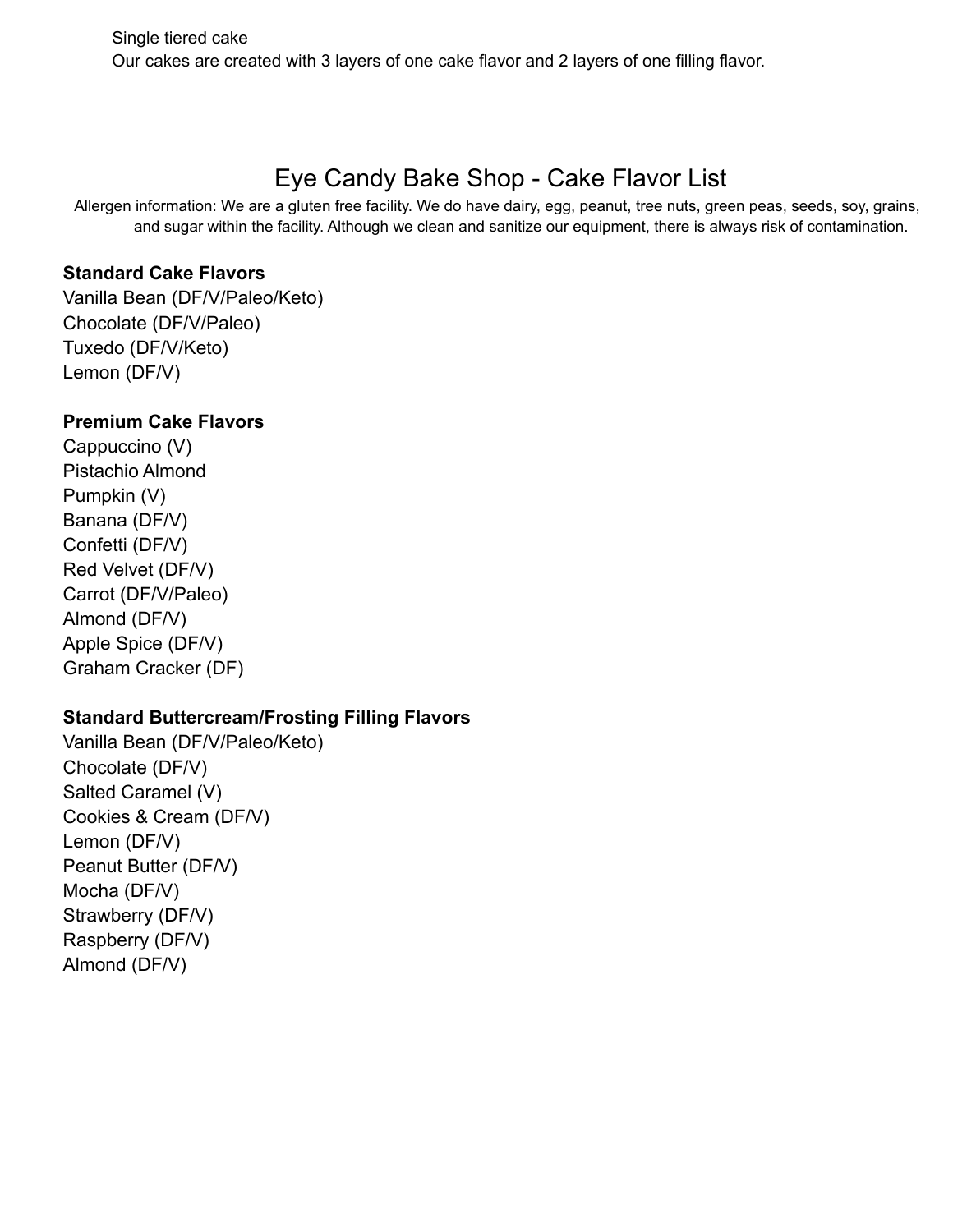Single tiered cake Our cakes are created with 3 layers of one cake flavor and 2 layers of one filling flavor.

# **Premium Fillings (Curds, Jams, Fresh Fruits, Ganache, Mousse)**

# **Buttercreams/Frosting**

Cream Cheese (V) Cajeta Strawberry Champagne (contains spirits) Amaretto Mocha (contains spirits) Irish Cream (contains spirits)

## **Curds**

Lemon **Raspberry** 

### **Jams**

Strawberry (DF/V) Raspberry (DF/V)

## **Fresh Fruit**

(always DF/V) **Strawberry** Banana Raspberry Triple Berry

#### **Ganache**

**Dark** Vegan Dark (V)

#### **Mousses**

**Chocolate** White Chocolate Cookies and Cream White Chocolate